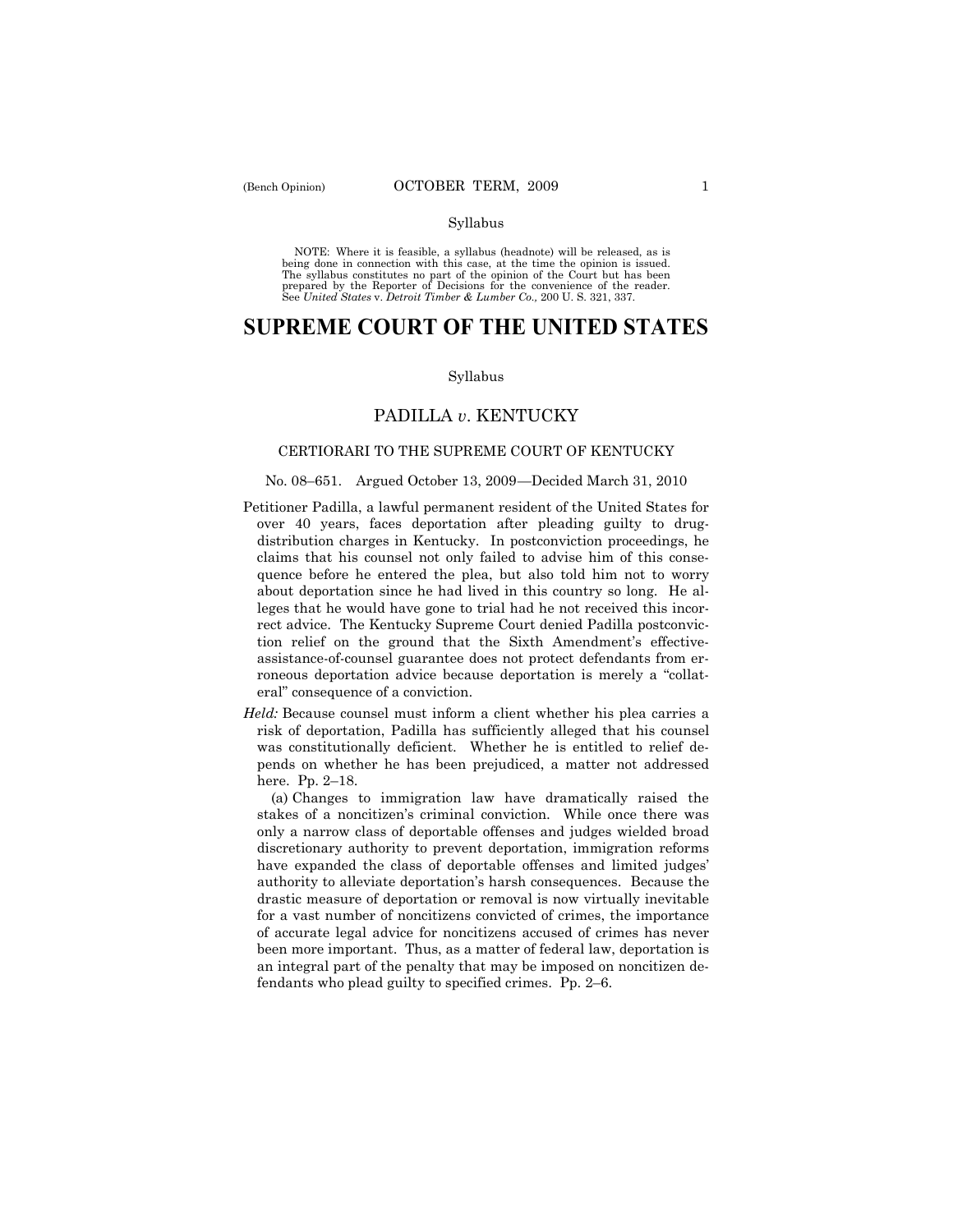#### Syllabus

 (b) *Strickland* v. *Washington*, 466 U. S. 668, applies to Padilla's claim. Before deciding whether to plead guilty, a defendant is entitled to "the effective assistance of competent counsel." *McMann* v. *Richardson*, 397 U. S. 759, 771. The Supreme Court of Kentucky rejected Padilla's ineffectiveness claim on the ground that the advice he sought about deportation concerned only collateral matters. However, this Court has never distinguished between direct and collateral consequences in defining the scope of constitutionally "reasonable professional assistance" required under *Strickland*, 466 U. S., at 689. The question whether that distinction is appropriate need not be considered in this case because of the unique nature of deportation. Although removal proceedings are civil, deportation is intimately related to the criminal process, which makes it uniquely difficult to classify as either a direct or a collateral consequence. Because that distinction is thus ill-suited to evaluating a *Strickland* claim concerning the specific risk of deportation, advice regarding deportation is not categorically removed from the ambit of the Sixth Amendment right to counsel. Pp. 7–9.

 (c) To satisfy *Strickland*'s two-prong inquiry, counsel's representation must fall "below an objective standard of reasonableness," 466 U. S., at 688, and there must be "a reasonable probability that, but for counsel's unprofessional errors, the result of the proceeding would have been different," *id.*, at 694. The first, constitutional deficiency, is necessarily linked to the legal community's practice and expectations. *Id.*, at 688. The weight of prevailing professional norms supports the view that counsel must advise her client regarding the deportation risk. And this Court has recognized the importance to the client of " '[p]reserving the . . . right to remain in the United States' " and "preserving the possibility of" discretionary relief from deportation. *INS* v. *St. Cyr*, 533 U. S. 289, 323. Thus, this is not a hard case in which to find deficiency: The consequences of Padilla's plea could easily be determined from reading the removal statute, his deportation was presumptively mandatory, and his counsel's advice was incorrect. There will, however, undoubtedly be numerous situations in which the deportation consequences of a plea are unclear. In those cases, a criminal defense attorney need do no more than advise a noncitizen client that pending criminal charges may carry adverse immigration consequences. But when the deportation consequence is truly clear, as it was here, the duty to give correct advice is equally clear. Accepting Padilla's allegations as true, he has sufficiently alleged constitutional deficiency to satisfy *Strickland*'s first prong. Whether he can satisfy the second prong, prejudice, is left for the Kentucky courts to consider in the first instance. Pp. 9–12.

(d) The Solicitor General's proposed rule—that *Strickland* should